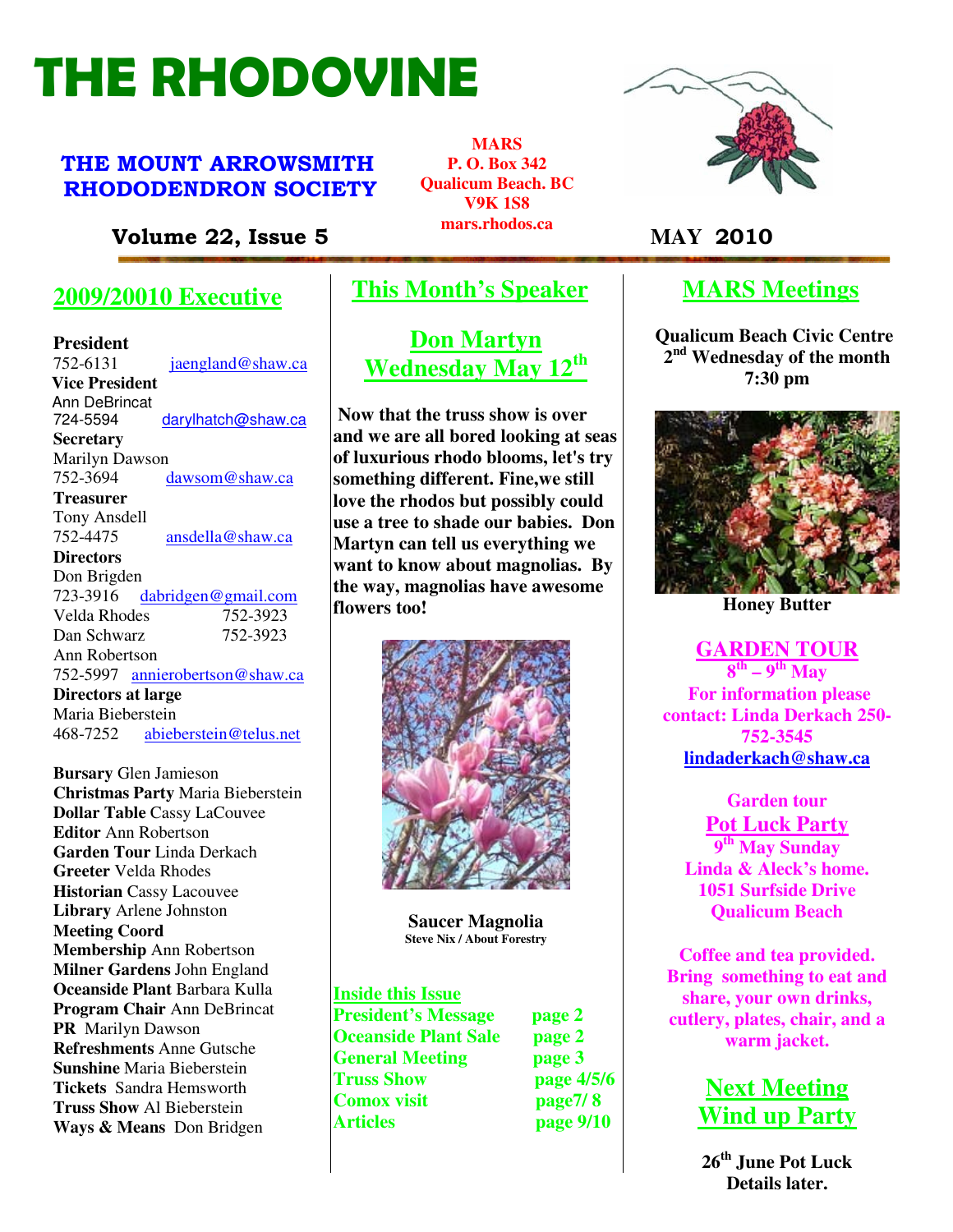# **President's Message May 2010**

**By the time you receive your email copy of the Rhodovine - or snail mail in some cases - the MARS 2010 Mother's Day Garden Tour will be history. This event has been our major fund raiser for the past 19 years and its success rests upon the generous time donation on the part of all our members. When our membership was in the three figure range it was relatively easy to get sufficient volunteers but, as you are all aware, our membership has declined significantly since the millennium, typical of many garden and other social clubs throughout North America. This year we finally filled the volunteer roster for our Tour, but that didn't occur until the 'eleventh hour' in our preparations!** 

 **For 2011 I would like to suggest that unless we have a dramatic increase in membership serious consideration should be given to running a one day garden tour on Mother's Day. This would reduce the number of garden sitters by half. Now that we organize the tour geographically, the public would be able to visit all the gardens in one day. I suspect that there would be little reduction in revenue but a noticeable reduction in effort on the part of our membership.** 

 **A thought for your consideration feedback please.** 

 **John England** 



 10th Annual George Fraser Day & Heritage Fair Saturday, May 22, 2010 Ucluelet Community Centre 500 Matterson Drive, Ucluelet BC 10:30 am - 4:00 pm



**who saved the day.** 

# **Oceanside Plant Sale**.

The sale that almost wasn't

About two weeks before our perennial sale at Coombs, MARS got the word that the Oceanside sale was cancelled because of lack of vendors, but we would be able to sell our plants, because the speaker's forum was still intact. So it was with trepidation that Barbara Kulla, Marilyn Dawson and Ann Robertson set out plants in the barn on the Friday evening. Would all this be a waste of time? Saturday morning, Maria Bieberstein and Anne Gutsche added a huge pile of shrubs and perennials to the mix and the barn started to look interesting, despite the fact we were the only vendors. The Master Gardeners had a table in case anyone came by, but otherwise the place was empty. Despite our fears, people did come, following our signs all the way to the barn. The abbreviated weekend sale wasn't a huge success, but we did bring in about \$640, thanks to the volunteers who turned out to talk up the plants. "Everyone must have one of these in their garden" was a familiar refrain. Those people who dropped by, and who were disappointed about the cancelled event, went away happy. Barbara and Marilyn thank volunteers Maria Bieberstein, Ann Robertson, Anne Gutsche and John England for chatting up the customers and selling plants. In the circumstances, it was a job well done.Barbara and Marilyn saved the day.

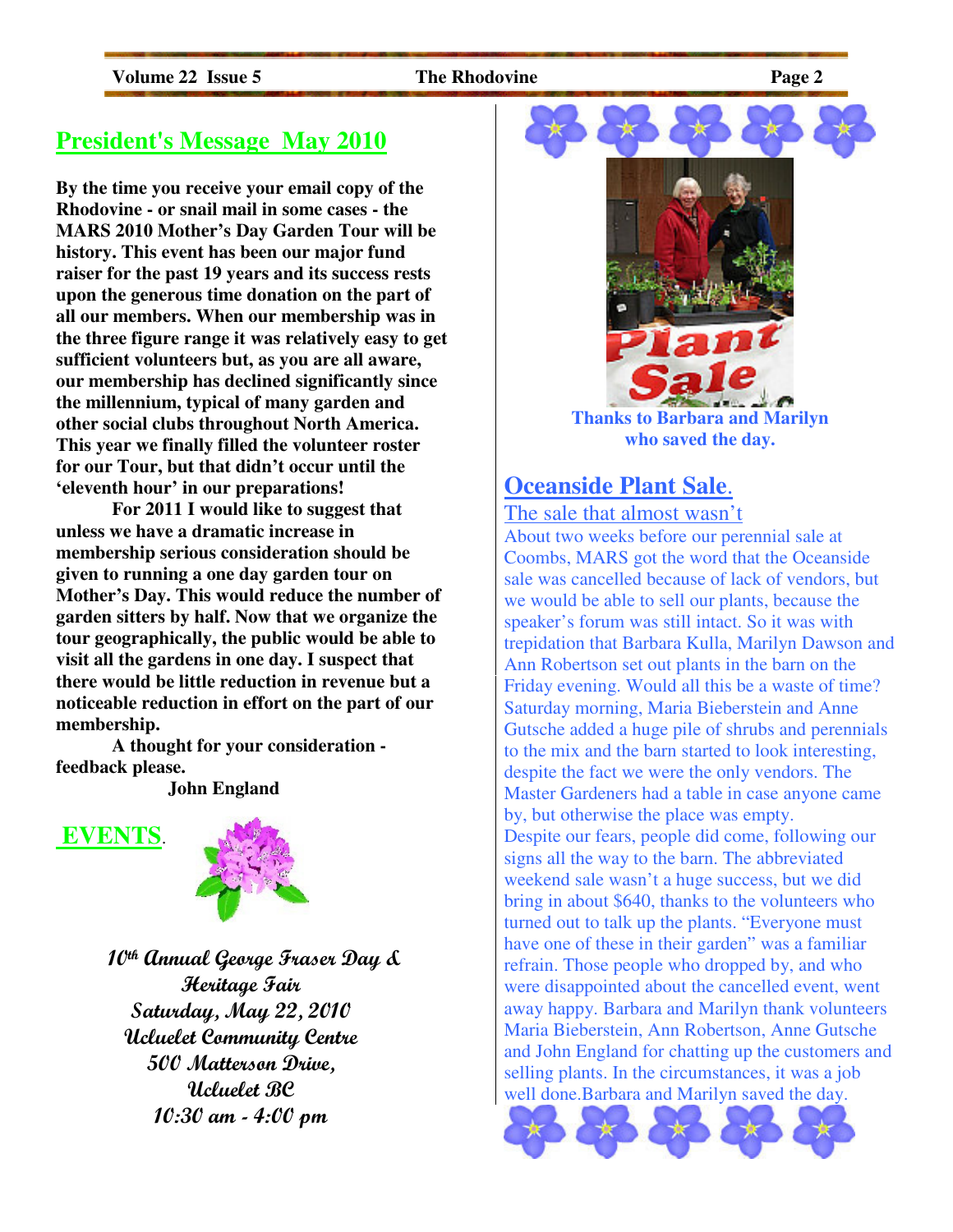#### **The Rhodovine** Page 3

### **MARS General Meeting**

**Wednesday April 14, 2010** 

**MEETING AT: 7:30 pm. at the Qualicum Beach Civic Centre. Minutes of the March meeting appeared in the Rhodovine. They were accepted as presented.** 

#### **BUSINESS ARISING:**

**1. Details of the Courtenay-Comox garden tour have been finalized. Members will car pool by meeting at the Q.B. Civic Centre at 8 am on Tuesday April 27. Lunch is at the Black Fin Pub. Anyone who wants to go and not already on Mary Parker's list should leave their names with the executive tonight.** 

**2. A reminder that the Oceanside Sale takes place this weekend at the fairground. Most of the show has been cancelled, but MARS will be there from 10 am to 3 pm selling perennials and shrubs from members' gardens. Barbara Kulla and Marilyn Dawson are organizers and they are still receiving plants.** 

**GUESTS: Gordon and Darlene Chilton REFRESHMENTS: Anne Gutsche, Dougal and Shirley Meekison** 

**CORRESPONDENCE: Notification from Qualicum Beach that the town is holding a garden design contest. Entries must be in by April 30; an invitation to George Fraser Day on May 22 . MARS send extra funds to help with the 10th annual celebrations; acknowledgement of MARS as an associate member of the Rhododendron Species Foundation and a reminder that our members get free admission by showing the MARS membership card. TREASURER'S REPORT: Tony Ansdell tabled the monthly financial report with no unusual expenses.** 

**GARDEN TOUR: Linda Derkach urged members to sign up as sitters for the Garden Tour as there are still some empty spaces on the board. If necessary, get friends to help out. At the break, she and Arlene England will hand out flyers for members to pass around among their neighbours and friends.** 

**WAYS AND MEANS: Door prize is R. Rosevallon. Other prizes include R. kesangiae, R. kiusianum 'Komo Kulshan'; R. davidsonianum 'Ruth Lyons'; MARS glasses. Winners were: Ruth Harding, Rita Poole, Cassie Lacouvee, Donna DeBoer and Sandra Hemsworth SUNSHINE: Maria Bieberstein reports that Dot Gibson is recuperating in hospital and will be in rehab for awhile. Her foot was amputated after a serious fall at her home. NEW BUSINESS:** 

**1.The annual windup pot luck will be held June 26, place to be announced later.** 

**2. The last session of the Milner Gardens and Woodland speaker series has been cancelled for now because of Des Kennedy's ill health. It may be rescheduled for Sept. 28.** 

**3. John England is selling tickets for Milner's raffle. The prize is a valuable Lee Valley package of garden goodies.** 

**GUEST SPEAKERS: This was an informative evening. First, Melissa Noel from the Coastal Invasive Plant Committee stressed the importance of keeping invasive plants out of the garden. She urged members to ask local nurseries not to sell such invasives as periwinkle because of the danger caused to native species. Next up were Al and Maria Bieberstein who carried out an entertaining dialogue on preparing trusses for the upcoming Rhodo Show and Sale. They brought trusses from their garden of rhodos that could be entered in various categories and explained some of the terminology. What's a spray? A lax truss? A hammerhead? The evening ran long, but the larger-than-usual audience was obviously enjoying the performance. There were lots of questions in the workshop-like atmosphere.** 

#### **MEETING ADJOURNED: at 10:10 pm John England, President Marilyn Dawson, Secretary**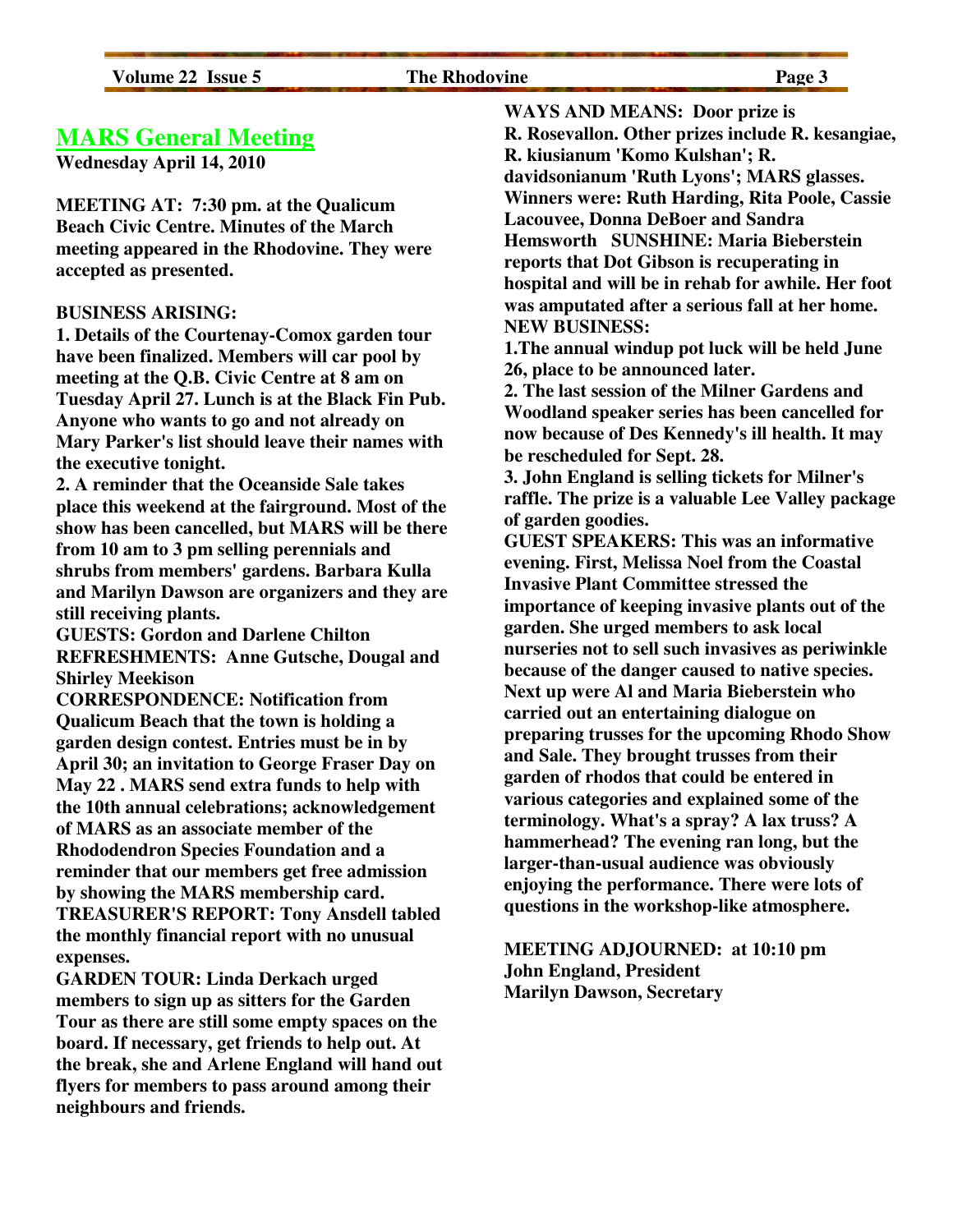# **Our Rhodo Show by Marilyn Dawson**



**It takes a stretch of imagination to call the Parksville Curling Rink "pretty", but that's exactly what it was by the time the vendors were in place and the various tables were loaded with rhododendron blooms in an amazing range of colors. The April 17 2010 Rhodo Show was ready for business. This year, the judges' table was a little different. The mild winter had brought a lot of early rhodos to bloom too early for the show, but there were others to fill their place, particularly in the category Colour Collection, which is wide-ranging, including creams, yellows and such non-reds as salmon and multicolours. Ann de Brincat brought a number of her tender maddenii and fragrance filled the air. Judges this year were Chris Southwick and John Deniseger both of Nanaimo who named Joan Rich's schlippenbachii spray the Best in Show, small leaf. Judy Millicheap won Best in Show, large leaf with her Grace Seabrook. Popular Choice was Joan Rich's spray.** 

**When it was all over, Chairman Al Bieberstein declared it a success. Sure there are things that can be improved on at future shows, but this year it all came together. He and Maria thanked the committee and the masses of volunteers who helped out literally from dawn to dusk, checking in registrants, selling raffle tickets, working as cashiers and setting up and taking down all those tables, to name a few of the chores. Remembering the lines at the cash registers last year, Al said the introduction of a cheques-only station was a great idea, and helped to ease the strain at the other registers. No big waits this year as shoppers seemed to be spread out over the morning, rather than pouring in all at once. Sales were up slightly over last year.** 

**When it was all over, about 24 hardy souls drove out to Nanoose to wander around the Bieberstein garden and partake of a pot luck dinner, toasts and a lot of laughter.** 

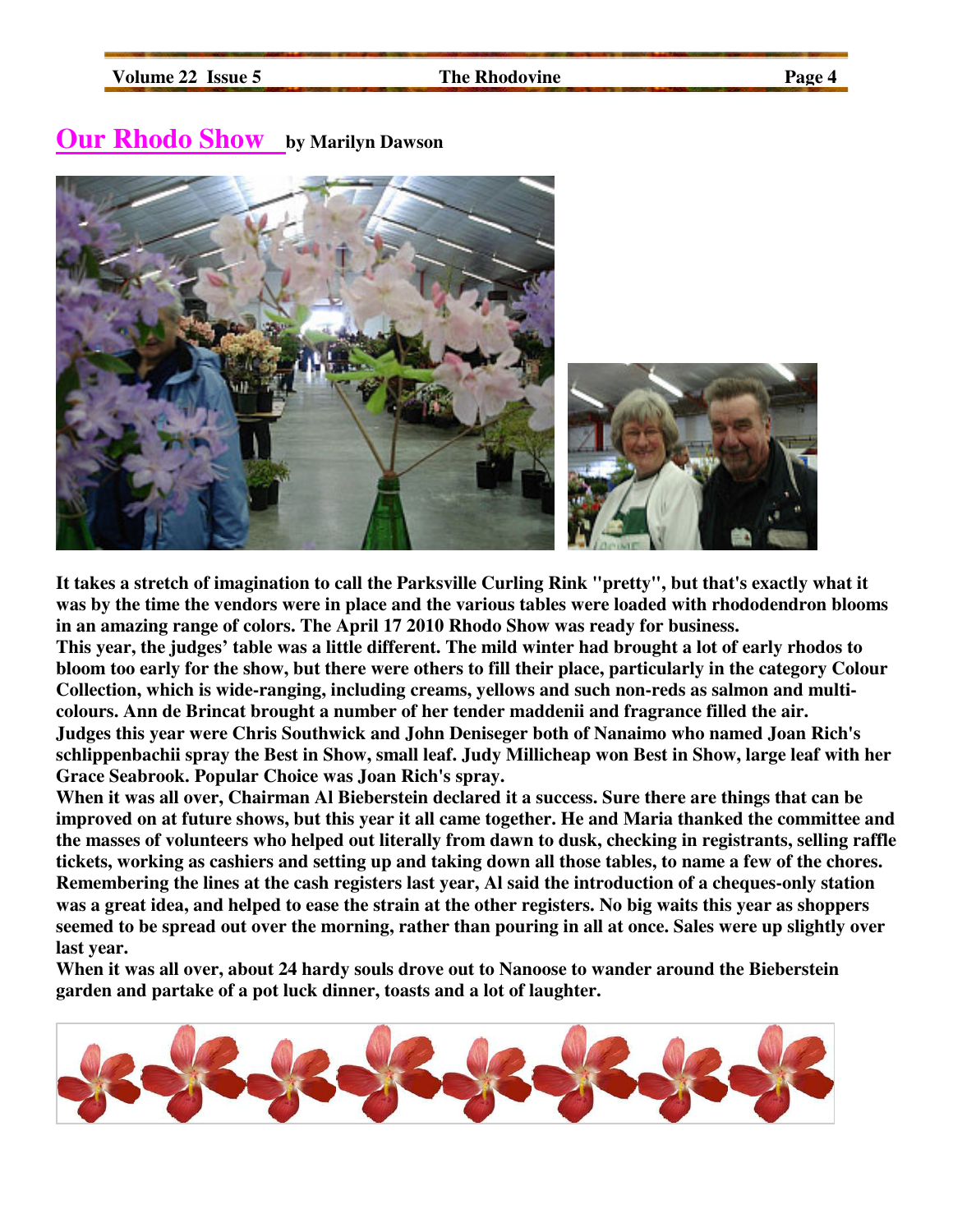





**Beautiful Trusses** Kwalicum School music makers



 **The money gang** 



**All the hard workers having fun also.**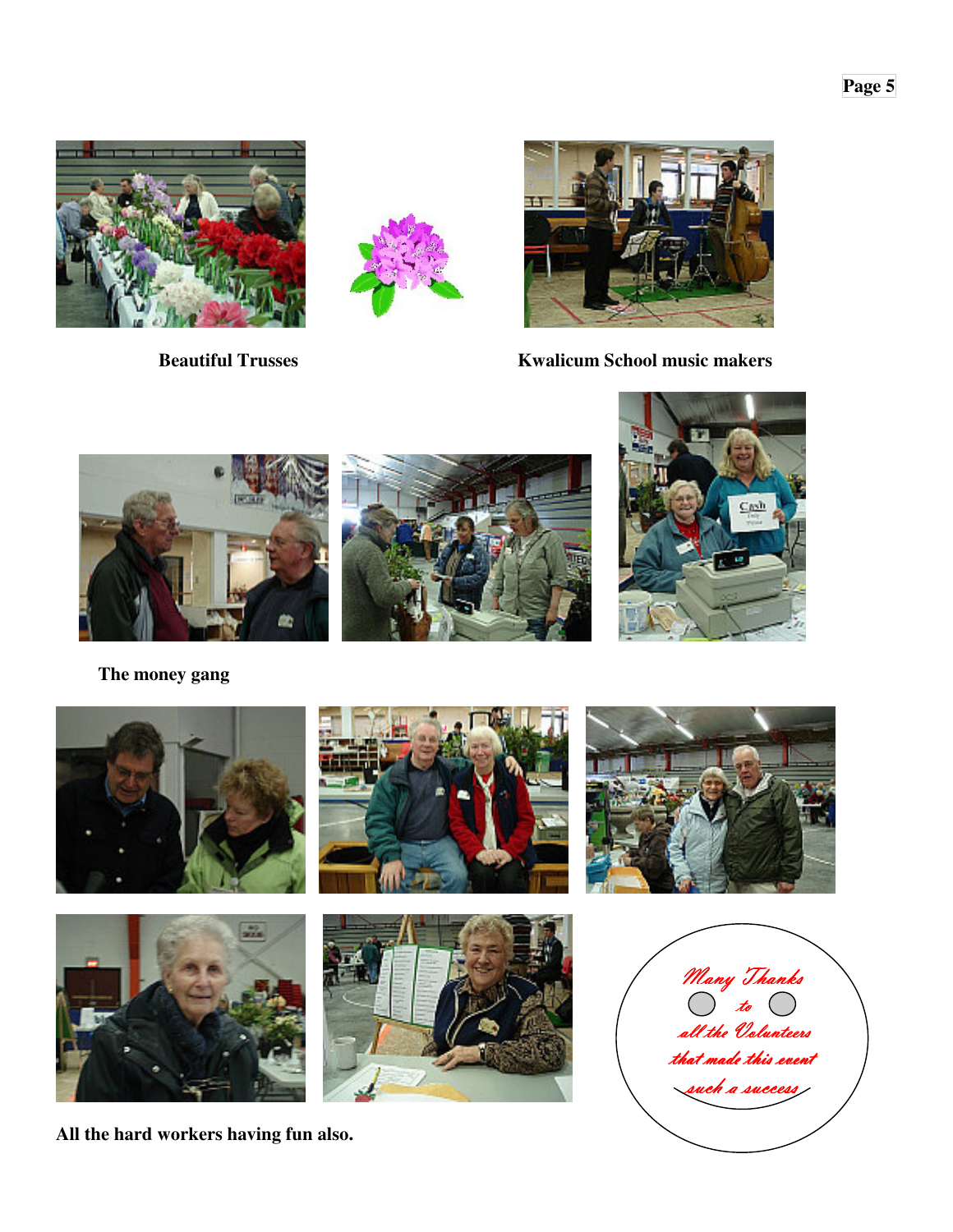

# **List of winners in the 2010 Rhodo Show and Sale on April 17**

**Best in show, large leaf: R. Grace Seabrook, Judy Millicheap Best in show, small leaf: R. schlippenbachii, Joan Rich Popular Choice: Joan Rich, R. schlippenbachii Blue Collection: 1. Al Bieberstein, R. Blaney's Blue; 2. Nita Looijen, R. augustinii; 3. Al Bieberstein, R. augustinii hobbie Color collection: 1. Al Bieberstein, R. Moonstone; 2. Anne Gutsche, R. Cheer; 3. Anne Gutsche, R. Golden Genie Foliage-large leaf: Ann DeBrincat, Rsutchuenense. No other entries Foliage- small leaf: 1. Al Bieberstein, R Hansel; 2. Lorne Hepting, R. insigne; 3. Al Bieberstein, R. Goldflimmer Hammerhead: Al Bieberstein, R. Mission Bells Lax Truss: 1. Lorne Hepting, R. Trewithen's Orange, 2. Al Bieberstein, R.Maureen; 3. Lorne Hepting, R. Fred Robbins Novice: Joanne Hamilton, R. PJM R. Teddy Bear; 3. Judy Millicheap, R. davidsonianum 'Ruth Lyon' Protected: 1.R. tyermanii; 2. R. edgeworthii; 3. R. Fragrantissimum. All won by Ann DeBrincat Red: 1. Judy Millicheap, R.Grace Seabrook; 2. Al Bieberstein, R.Taurus; 3. Al Bieberstein, R. Rubicon White: 1. Al Bieberstein, R. hyperythrum; 2. Judy Millicheap, R. Dora Amateis; 3. Joan Rich, R. Boddaerthanum Species-large leaf: 1. Al Bieberstein, R. hyperythrum Species-small leaf: 1. Judy Millicheap, R. augustinii; 2. Al Bieberstein, R. yungningense; 3. Joan Rich, R. schlippenbachii Spray: 1. Joan Rich, R. schlippenbachii; 2. Nita Looijen, R. Patty Bee; 3. Joan Rich, R. augustinii**

**Entrants were: Joan Rich, Myrna Schebel, Lorne Hepting, Ruth Harding, Bill Burgoyne, Marilyn Dawson, Al Bieberstein, Judy Millicheap, Ann DeBrincat, Glen Jamieson, Anne Gutsche, Nita Looijen, Donna DeBoer, Joanne Hamilton and Ann Robertson**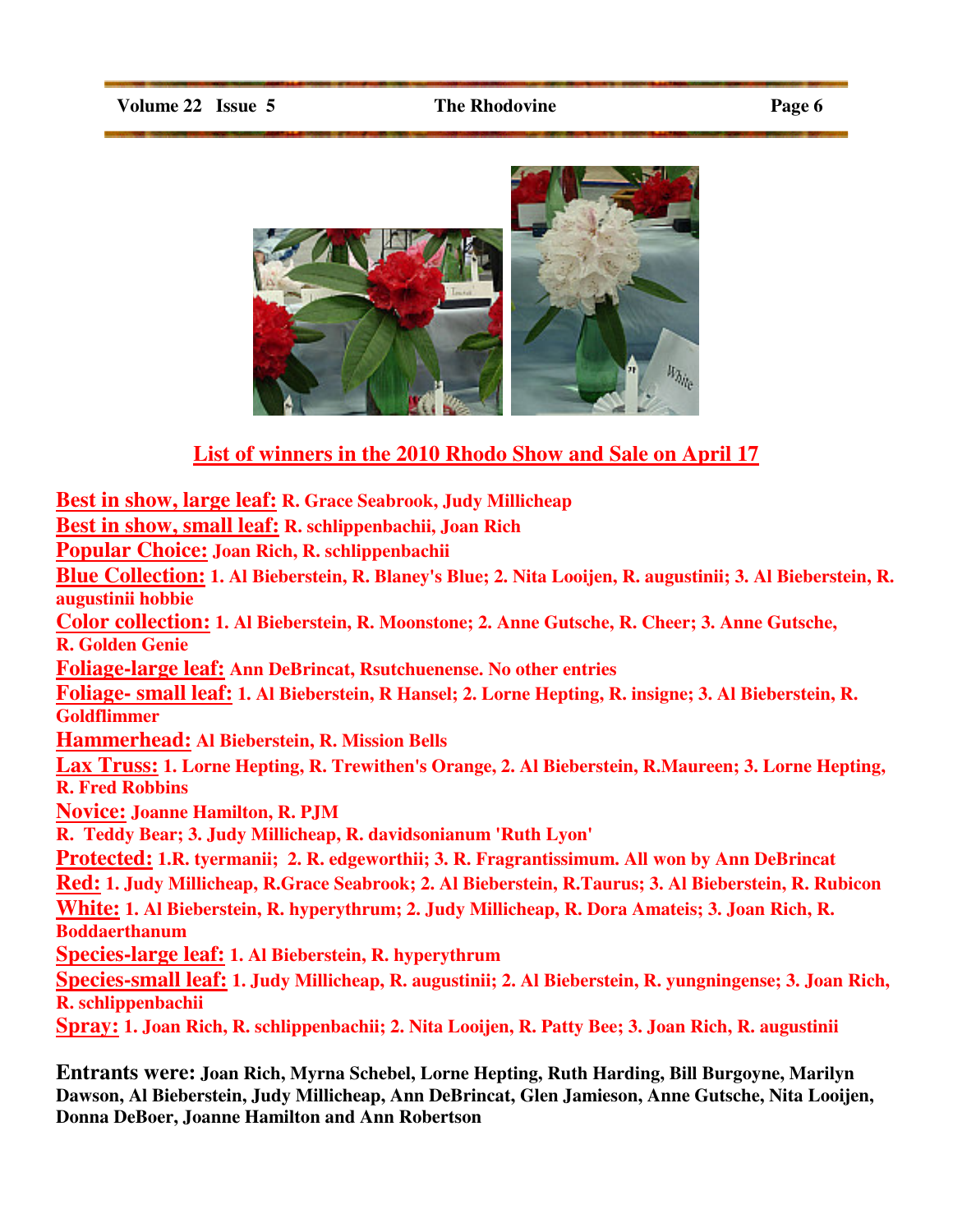#### **Comox Gardens by Ann Robertson**

**Mary Parker organized for the MARS members to go and visit gardens of the North Island Rhododendron Society. Many thanks to both Mary and all of those wonderful NIRS members who shared thier gardens , hospitality and time with us.** 

**We went in cars instead of a bus .The morning started off with a quick tour of the Rhododendron garden behind the information building in Comox, in the rain of course.**



**Dave and Mary 3.1 September 2.1 September 2.1 September 2.1 September 2.1 September 2.1 September 2.1 September 2.1 September 2.1 September 2.1 September 2.1 September 2.1 September 2.1 September 2.1 September 2.1 Septemb** 

**#1 Dave and Marleen Crucq gave us a wonderful tour of their large garden with so many rhodies in bloom and plants Dave was propogating. Marleen and Dave provided us with a great spread of muffins and cake, tea, coffee etc. They are in the process of selling this home and garden which they created. Many of the club members were there to greet us and indeed came around on the tour with us.** 







**Marilyn and Diane Rhodies in the rain Marie and Arlene** 

**#2 Dick and Pauline Bonney have several acres also created by them over many years. So many interesting plants and an ongoing project.** 

**Then on to lunch and a welcome warm up at the Black Fin Pub with all our good friends.** 







**John Terry and Carole**   $\qquad \qquad$  **Terry and Carole**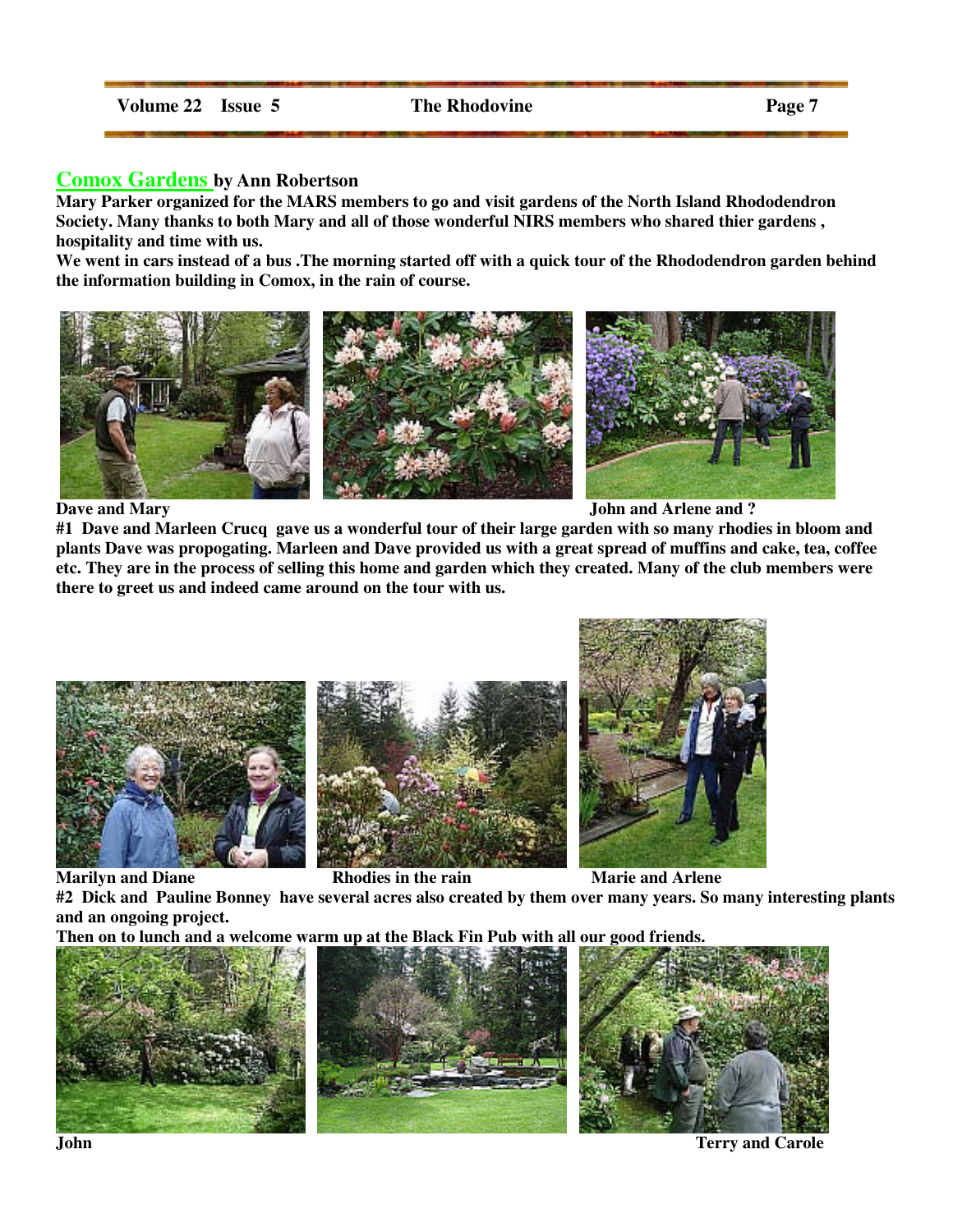**#3 Robert Argall also has many acres under cultivation with some incredible plantings of bulbs, several thousand added every fall. The beauty is added to with many pathways leading to a huge linden tree and pond. Herons nest in the tall trees accompanied by an eagle's nest.** 



**#4 Robert and Adela Smith also have many acres under cultivation and propogate many rhodies. They only started to grow the rhodies about 7 years ago and have literally hundreds of them amongst the tall trees. Ah, so serene and beautiful. They gave us a plentiful supply of drinks to send us on our way.** 



**Back row L to R Ann DeBrincat,Terry Richmond, Don Bridgen, Glen Jamieson, Dorothy Jamieson, John England, Sharon Kevis, Marilyn Dawson, Judy Matwyko,( visiting sister of Carole Hanson) . Middle row L to R Sandra Hemsworth, Linda Derkach, Al Bieberstein, Ann Robertson, Arleen England, Carol Hanson. Front Row Lto R Barbara Kulla, Maria Bieberstein, Mary Parker. Missing from photo Moira Green( visitor) Campbell River. Ann Gutsche, Joanne Hamilton and Krista Friede (visitor)** 

**#5 Dave and Noni Godfrey were the final garden and extended us great hospitality with a great spread of goodies: cheese, crackers, wine, coffee and more. The back garden is on a slope with a pond and waterfall, a great deal of work and many blooming rhodies.**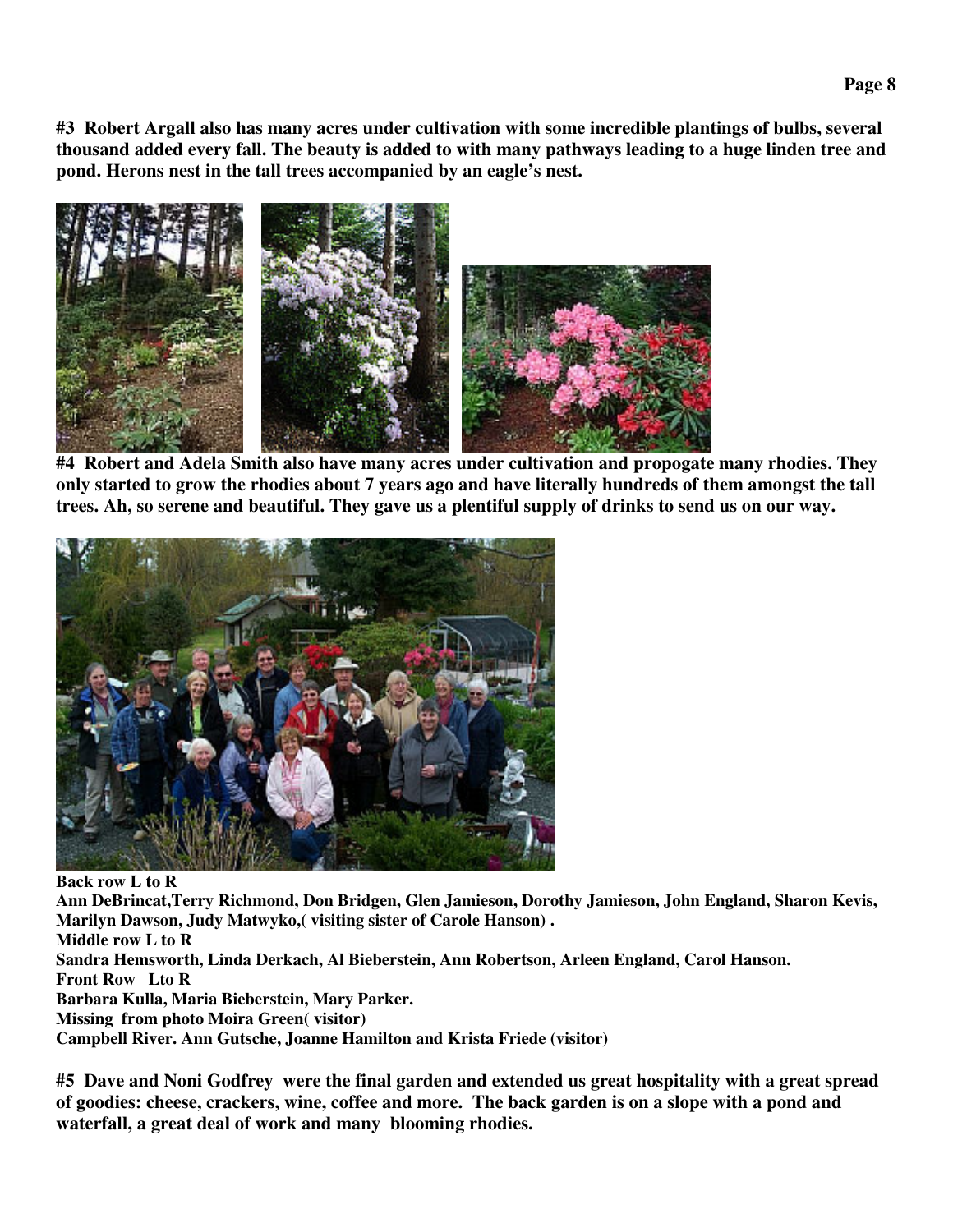# **Wind Chill effects on Rhododendrons** *by Alan Campbell*

(**Cowichan Valley Newsletter - March 07) copied from NIRS Dec 2009** 

**An interesting discussion took place a number of weeks ago on an Internet chat group that concerns itself with the growing of rhododendrons. This rhodo forum has some 400 registered users with a wide range of knowledge and experience.** 

**First, it was stated that Webster defines wind chill as "a still-air temperature that would have the same cooling effect on exposed human skin as a given combination of temperature and wind speed — also called chill factor, wind chill factor, and wind chill index."** 

**As plants do not feel, having no nerves to transmit impulses, to use the term wind chill in relation to plants is meaningless.** 

**A posting from** *Bruce Clyburn* **of District 12 of the ARS in Nova Scotia revealed a different point of view. I, on the other hand, drift from the literal definition and interpret it as the combined effects of temperature and wind. Wind can increase the evaporation of soil moisture, thus speeding drying and making water harder for the plant to obtain. It also speeds evaporation of moisture from the plant's leaves and bark. The faster the wind, the faster the moisture is lost. The next posting was by** *Steve Henning* **("The Rhodyman") of Pennsylvania in District 8. His comments give in-depth reasons how and why our gardens should be prepared for winter. You are correct, Bruce; the biology is entirely different. In humans, the body temperature should be near 98.6°F, and the wind chill is the effect of the environment to combat our body's effort to keep that temperature. Also, our extremities are susceptible to frostbite, but our core is producing heat and trying to combat that. So the colder and the windier it is, the harder it is on the person.** 

**In a plant everything is different. The plant has no body temperature, but must maintain cell** 

**integrity, which it loses when the cells freeze (frostbite) or they are desiccated. The temperature at which cells freeze varies, depending on the variety and hardening of the plant.** 

**There are at least four different scenarios: 1. When the ground is thawed and the air temperature is above freezing also, sap can flow and replenish the moisture lost from the leaves until the ground is desiccated. So here the effect is on the drying root zone. The severity depends on the moisture available. It causes drought damage, wind burn, sun burn and possibly death.** 

**2. When the ground is frozen, but the air is warmer, the plant is very vulnerable to desiccation. The leaves are not curled up and the biological processes in the stem portion of the plant can occur. So a variety that will maintain dormancy under such conditions will do better. Those that don't will suffer more. They will suffer even more depending upon the dryness of the air.** 

**3. When the ground is frozen and the air is below freezing, the plant is better off until the temperature gets down to where some of the cells are freezing and being destroyed. So this depends how hardened off the plant is and on the variety also. The wind is not much of a factor here. It will make the desiccation worse, but most hardy varieties can cope. Varieties that can't cope will suffer. Here moisture in the air has much less of an effect.** 

**4. When the ground is thawed but the plant is frozen, the plant should be okay unless the temperature gets low enough to compromise cell structure. The wind is not much of a factor here either. So for plants it is complex and variety dependant. It is also dependant on how hardened-off the plant is. Hardening off means that cell tissue has adapted to cold weather and has maximum resistance to cold, wind and sun. This usually means the plant cells "bulk up" on chemicals that inhibit freezing and drop their moisture level to increase the concentration of chemicals in solution. (continued next page)**